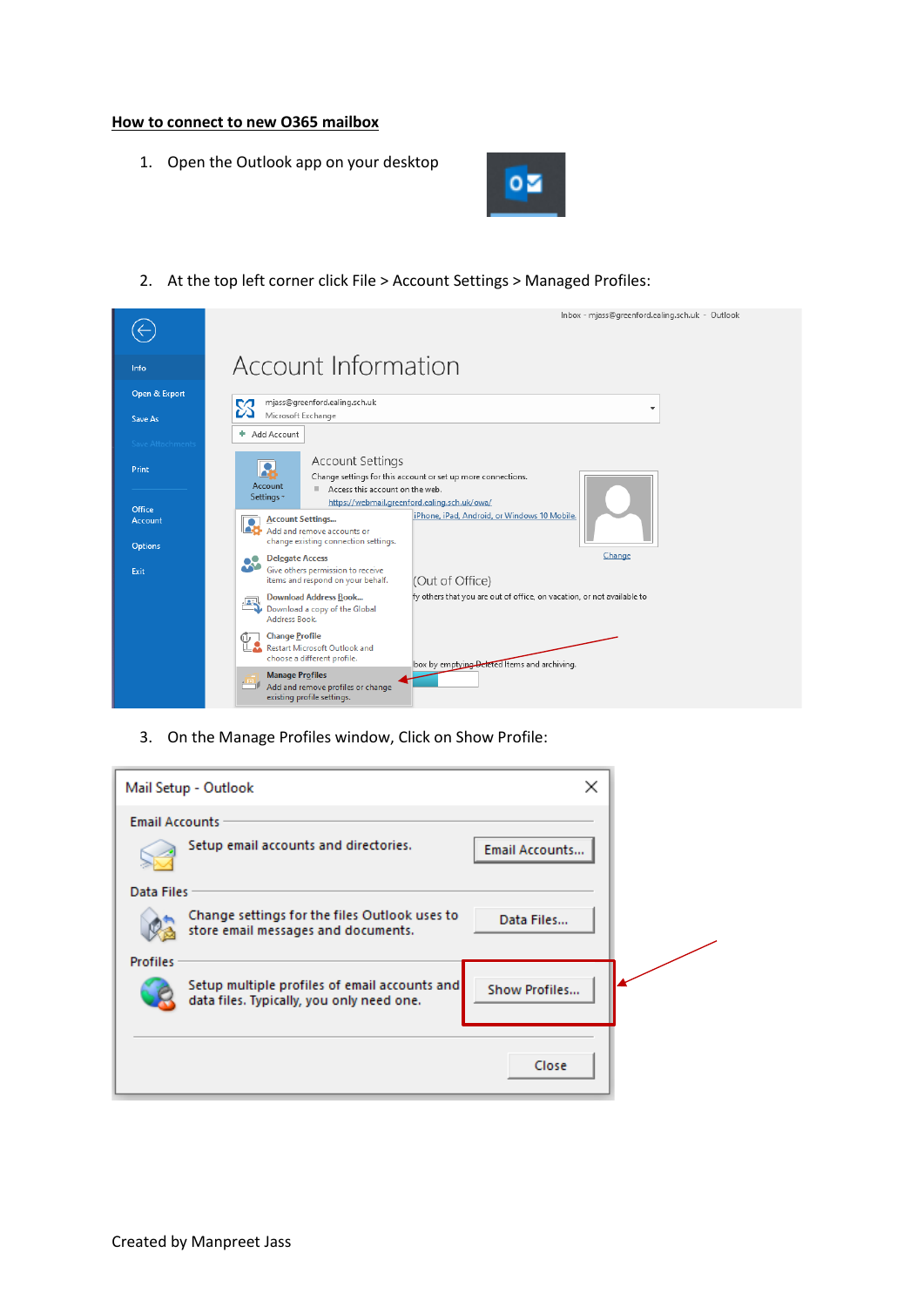4. After clicking Show Profiles, you will see the window below. Click Add:

| Mail                                                |  |  |  |  |
|-----------------------------------------------------|--|--|--|--|
| General                                             |  |  |  |  |
| The following profiles are set up on this computer: |  |  |  |  |
| Outlook                                             |  |  |  |  |
|                                                     |  |  |  |  |
| Add<br>Remove<br>Properties<br>Copy                 |  |  |  |  |
| When starting Microsoft Outlook, use this profile:  |  |  |  |  |
| C Prompt for a profile to be used                   |  |  |  |  |
| Always use this profile                             |  |  |  |  |
| Outlook                                             |  |  |  |  |
|                                                     |  |  |  |  |
| Cancel<br>OK<br>Apply                               |  |  |  |  |

5. The New Profile window will appear. Enter in 365 in the box and click OK:

| <b>New Profile</b>          | ×      |
|-----------------------------|--------|
| <b>Create New Profile</b>   | ОК     |
| <b>Profile Name:</b><br>365 | Cancel |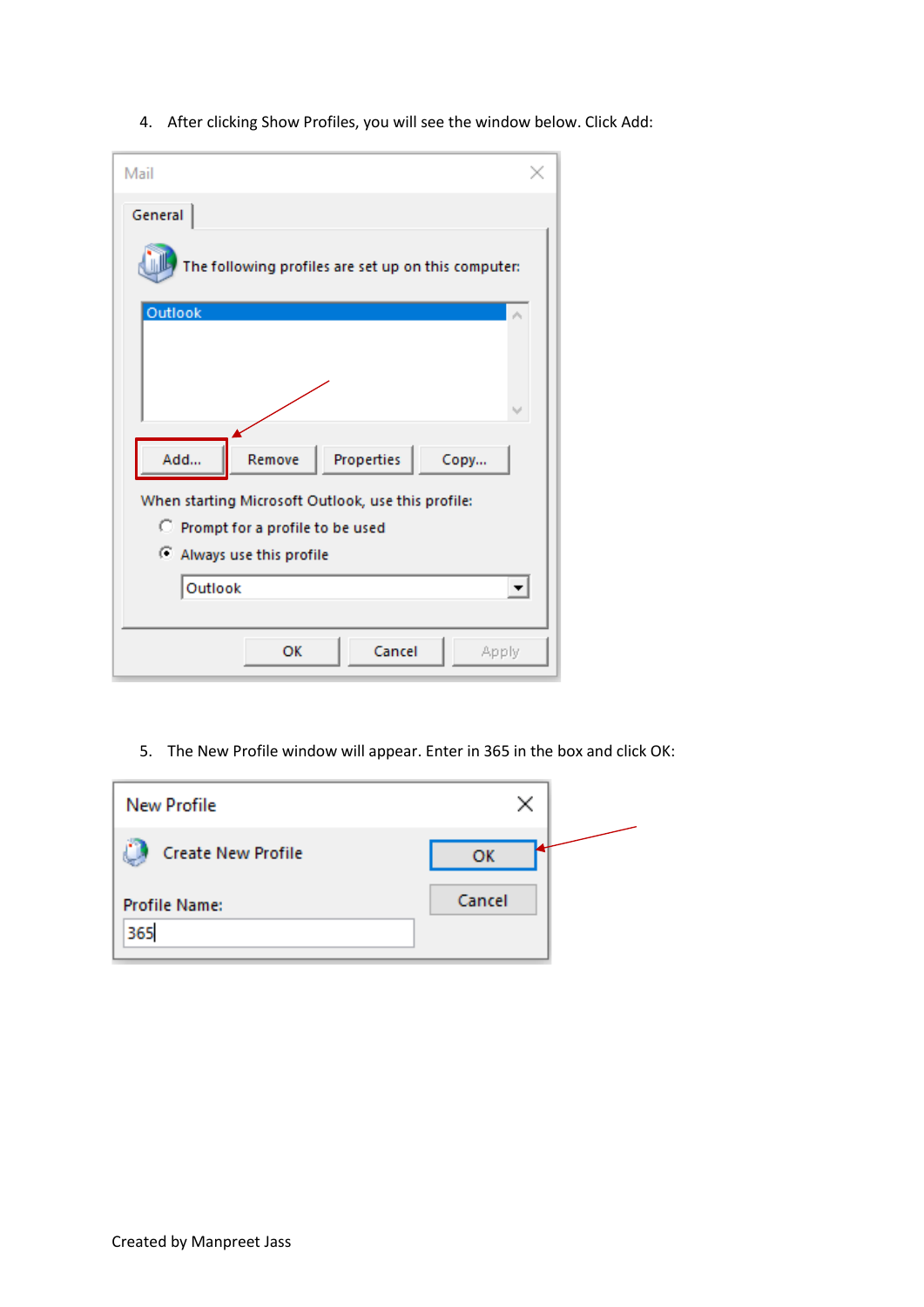6. After clicking OK the Auto Account Setup window will display and your email address will already be filled in the box. Click Next.

| <b>Add Account</b><br><b>Auto Account Setup</b> | Outlook can automatically configure many email accounts. |                  |        | ×    |
|-------------------------------------------------|----------------------------------------------------------|------------------|--------|------|
|                                                 |                                                          |                  |        |      |
| <b>Email Account</b>                            |                                                          |                  |        |      |
| Your Name:                                      | M Jass                                                   |                  |        |      |
|                                                 | Example: Ellen Adams                                     |                  |        |      |
| <b>Email Address:</b>                           | mjass@greenford.ealing.sch.uk                            |                  |        |      |
|                                                 | Example: ellen@contoso.com                               |                  |        |      |
|                                                 |                                                          |                  |        |      |
|                                                 |                                                          |                  |        |      |
|                                                 |                                                          |                  |        |      |
|                                                 | $\bigcirc$ Manual setup or additional server types       |                  |        |      |
|                                                 |                                                          |                  |        |      |
|                                                 |                                                          |                  |        |      |
|                                                 |                                                          |                  |        |      |
|                                                 |                                                          |                  |        |      |
|                                                 |                                                          |                  |        |      |
|                                                 |                                                          |                  |        |      |
|                                                 |                                                          | Next<br>$<$ Back | Cancel | Help |

7. A new window will appear asking for the password to your email address. Enter your password into the box and tick Remember by credentials as shown, then click OK:

| <b>Add Account</b><br>Searching for your mail server settings                                                                                                                                                                        | $\times$                                                                                                                                                                        |
|--------------------------------------------------------------------------------------------------------------------------------------------------------------------------------------------------------------------------------------|---------------------------------------------------------------------------------------------------------------------------------------------------------------------------------|
| <b>Configuring</b><br>Outlook is completing the setup for your account. This might take several minutes.<br>Establishing network connection<br>Searching for mjass@greenford.ealing.sch.uk settings<br>Logging on to the mail server | Windows Security<br>$\times$<br>Outlook Mail Setup<br>Connecting to mjass@greenford.ealing.sch.uk<br>mjass@greenford.ealing.sch.uk<br><br>Remember my credentials<br>$\backsim$ |
| $<$ Back<br>Next ><br>Cancel                                                                                                                                                                                                         | OK<br>Cancel<br>Help                                                                                                                                                            |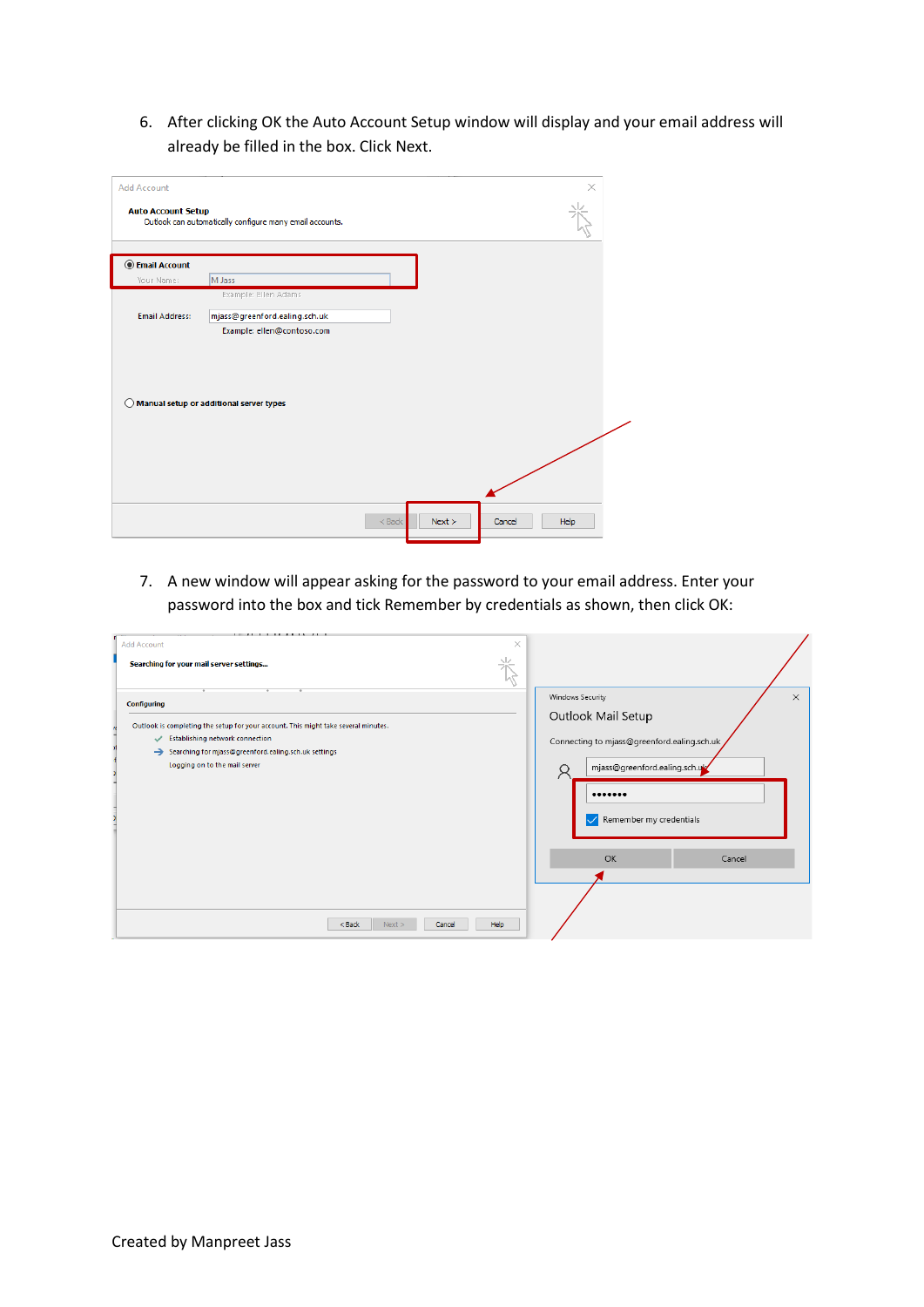8. After clicking OK you will see the following window appear. This shows it has been added to your Outlook. Click Finish:

| <b>Add Account</b>                                                                                                                                                               | ×           |
|----------------------------------------------------------------------------------------------------------------------------------------------------------------------------------|-------------|
| <b>Congratulations!</b>                                                                                                                                                          |             |
| Configuring                                                                                                                                                                      |             |
| Outlook is completing the setup for your account. This might take several minutes.                                                                                               |             |
| Establishing network connection<br>✓                                                                                                                                             |             |
| Searching for mjass@greenford.ealing.sch.uk settings<br>✓                                                                                                                        |             |
| Logging on to the mail server                                                                                                                                                    |             |
| Congratulations! Your email account was successfully configured and is ready to use.<br>Change account settings<br>Add another account<br>Set up Outlook Mobile on my phone, too |             |
| Finish<br>$<$ Back<br>Cancel                                                                                                                                                     | <b>Help</b> |

9. After you click Finish you will need to select "Prompt for a profile to be used" on the Mail profile window as shown below, then click Apply:

| Mail                                                                                                                           | ×             |
|--------------------------------------------------------------------------------------------------------------------------------|---------------|
| General<br>The following profiles are set up on this computer:                                                                 |               |
| 365<br>Outlook                                                                                                                 |               |
| Properties<br>Remove<br>Add<br>Copy<br>When starting Microsoft Outlook, use this profile:<br>C Prompt for a profile to be used |               |
| Always use this profile<br>Outlook<br>Cancel<br>Apply<br>OK                                                                    | $\mathcal{M}$ |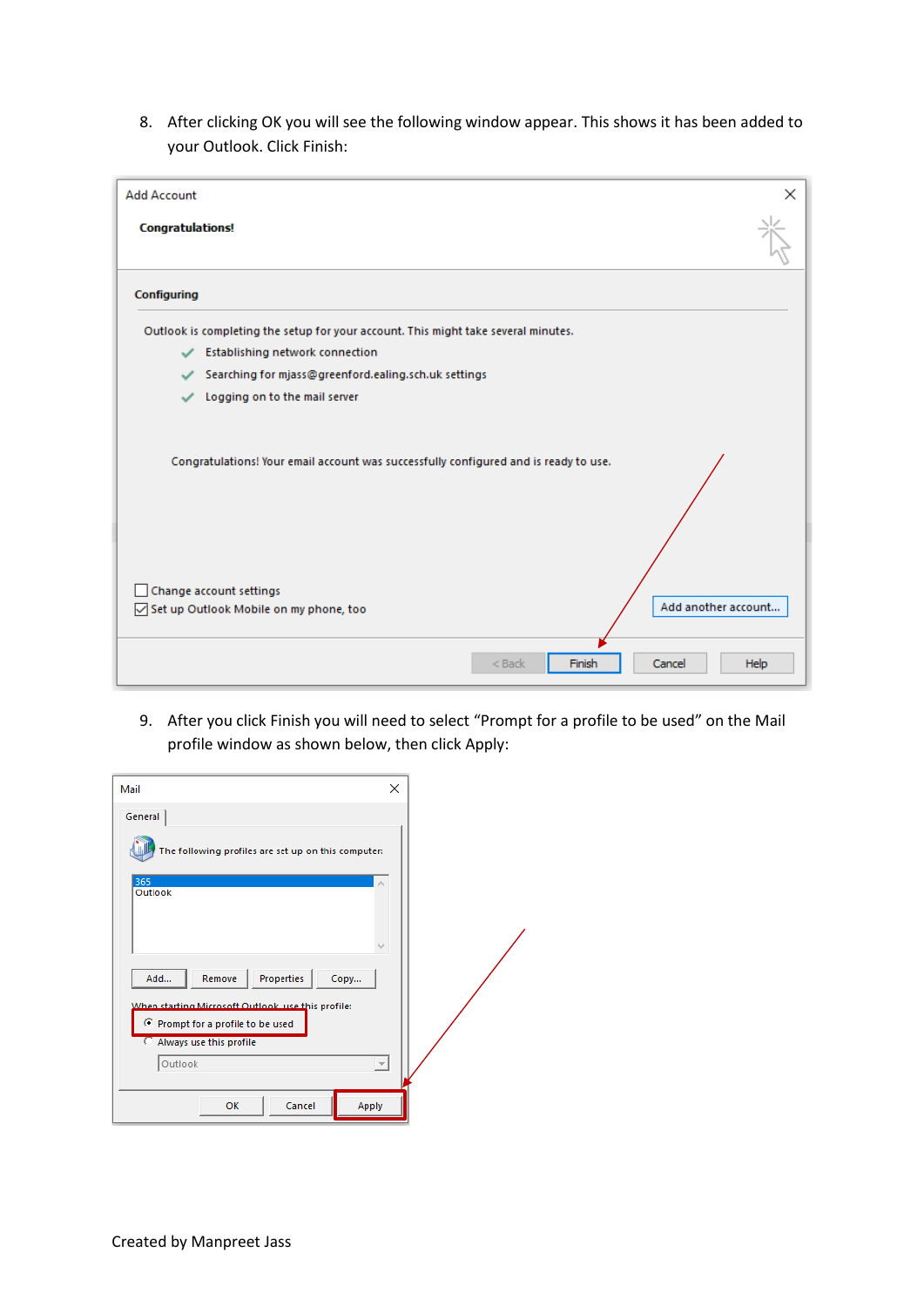10. Once you click Apply, you can exit Outlook and open it again. You will be prompted to choose which Profile to use. Select 365 as shown below, then click OK:

| <b>Microsoft</b>       |    |              |   |
|------------------------|----|--------------|---|
| <b>Choose Profile</b>  |    |              | × |
| 365<br>Profile Name:   |    | $\checkmark$ |   |
| Options >>             | OK | Close        |   |
| <b>Loading Profile</b> |    |              |   |

11. You may be prompted to enter your password in again. Please do so and tick the box "Remember my credentials" as shown below:

| Windows Security        |                                             |        |  |  |
|-------------------------|---------------------------------------------|--------|--|--|
|                         | Microsoft Outlook                           |        |  |  |
|                         | Connecting to mjass@greenford.ealing.sch.uk |        |  |  |
|                         | mjass@greenford.ealing.sch.uk               |        |  |  |
|                         |                                             |        |  |  |
| Remember my credentials |                                             |        |  |  |
|                         | OK                                          | Cancel |  |  |
|                         |                                             |        |  |  |

12. Once you can see your emails have loaded successfully and everything looks fine, you can go change the setting to allow Outlook to always select the 365 profile when opening Outlook. To do this, click File > Account Settings > Manage Profiles (same as step 2)